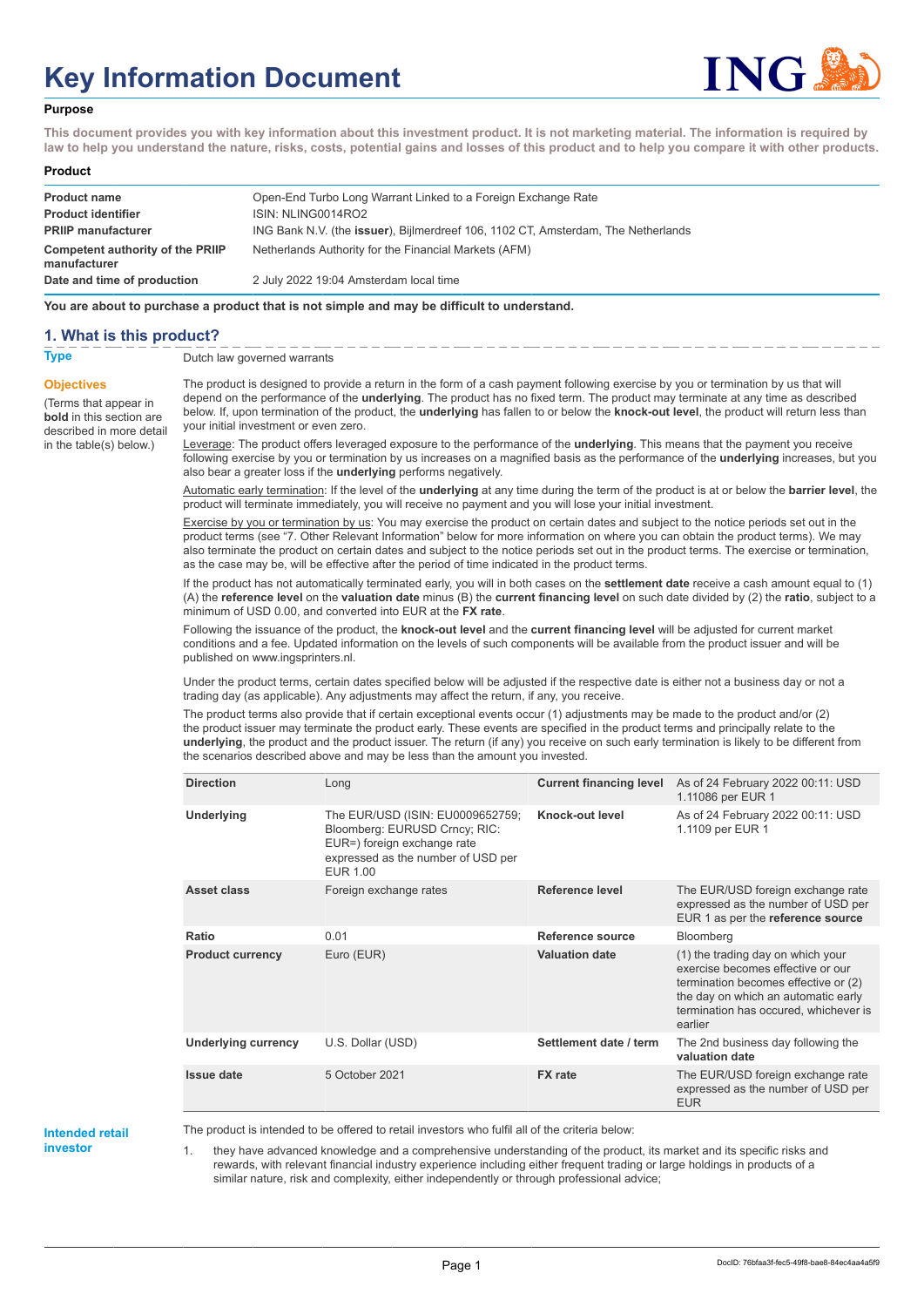- 2. they seek hedging and/or leveraged performance, expect the movement in the underlying to perform in a way that generates a favourable return, have an investment horizon of the recommended holding period specified below and understand that the product may terminate early;
- 3. they accept the risk that the issuer could fail to pay or perform its obligations under the product and they are able to bear a total loss of their investment; and
- 4. they are willing to accept a level of risk to achieve potential returns that is consistent with the summary risk indicator shown below.

The product is not intended to be offered to retail clients who do not fulfil these criteria.

## **2. What are the risks and what could I get in return?**

**Risk indicator**

**Performance scenarios**





**The risk indicator assumes you keep the product for 1 day. The actual risk can vary significantly if you cash in at an early or a later stage and you may get back less.**

The summary risk indicator is a guide to the level of risk of this product compared to other products. It shows how likely it is that the product will lose money because of movements in the markets or because we are not able to pay you.

We have classified this product as 7 out of 7, which is the highest risk class. This rates the potential losses from future performance at a very high level, and poor market conditions are very unlikely to impact our capacity to pay you.

**Be aware of currency risk:** If the currency of your account is different to the currency of this product, you will be exposed to the risk of suffering a loss as a result of the conversion of the currency of the product into the account currency. This risk is not considered in the indicator shown above. Because the product currency is different from the underlying currency, you will be exposed to the risk of suffering a loss if the underlying currency declines in value relative to the product currency.

**Be aware of currency risk:** If (i) the Underlying is traded in a different currency than EUR the unwind amount will be converted to EUR at the prevailing exchange rate which may result in a loss; or (ii) the currency of your account is different from the Currency of the product, you may be exposed to the risk of suffering a loss as a result of the conversion of the Currency of the product into the account currency. Risk (ii) above is not considered in the indicator shown above.

This product does not include any protection from future market performance so you could lose some or all of your investment.

If we are not able to pay you what is owed, you could lose your entire investment.

For detailed information about all risks relating to the product please refer to the risk sections of the prospectus and any supplements thereto as specified in the section "7. Other relevant information" below.

**Market developments in the future cannot be accurately predicted. The scenarios shown are only an indication of some of the possible outcomes based on recent returns.**

*Investment: EUR 10,000*

| <b>Scenarios</b>           |                                                                           | 1 day                          |  |
|----------------------------|---------------------------------------------------------------------------|--------------------------------|--|
|                            |                                                                           | (Recommended holding period)   |  |
| <b>Stress scenario</b>     | What you might get back after costs<br>Percentage return (not annualised) | <b>EUR 0.00</b><br>$-100.00\%$ |  |
| Unfavourable scenario      | What you might get back after costs<br>Percentage return (not annualised) | EUR 0.00<br>$-100.00\%$        |  |
| <b>Moderate scenario</b>   | What you might get back after costs<br>Percentage return (not annualised) | <b>EUR 0.00</b><br>$-100.00\%$ |  |
| <b>Favourable scenario</b> | What you might get back after costs<br>Percentage return (not annualised) | <b>EUR 0.00</b><br>$-100.00\%$ |  |

The average returns shown in the above table are not annualised, which means they may not be comparable to the average returns shown in other key information documents.

This table shows the money you could get back over the next day under different scenarios, assuming that you invest EUR 10,000. The scenarios shown illustrate how your investment could perform. The recommended holding period for this product is less than one year. The figures are therefore not calculated on a per year basis, but for the recommended holding period. Figures in this section and "4. What are the costs?" are therefore not comparable with figures given for products with a recommended holding period of at least one year. The scenarios presented are an estimate of future performance based on evidence from the past on how the value of this investment varies, and are not an exact indicator. What you get will vary depending on how the market performs and how long you keep the product. The stress scenario shows what you might get back in extreme market circumstances, and it does not take into account the situation where we are not able to pay you.

This product cannot be easily cashed in. This means it is difficult to estimate how much you would get back if you cash in before the recommended holding period. You will either be unable to cash in early or you will have to pay high costs or make a large loss if you do so.

The figures shown include all the costs of the product itself, but may not include all the costs that you pay to your advisor or distributor. The figures do not take into account your personal tax situation, which may also affect how much you get back.

Buying this product holds that you think the level of the underlying will increase.

Your maximum loss would be that you will lose your investment.

### **3. What happens if ING Bank N.V. is unable to pay out?**